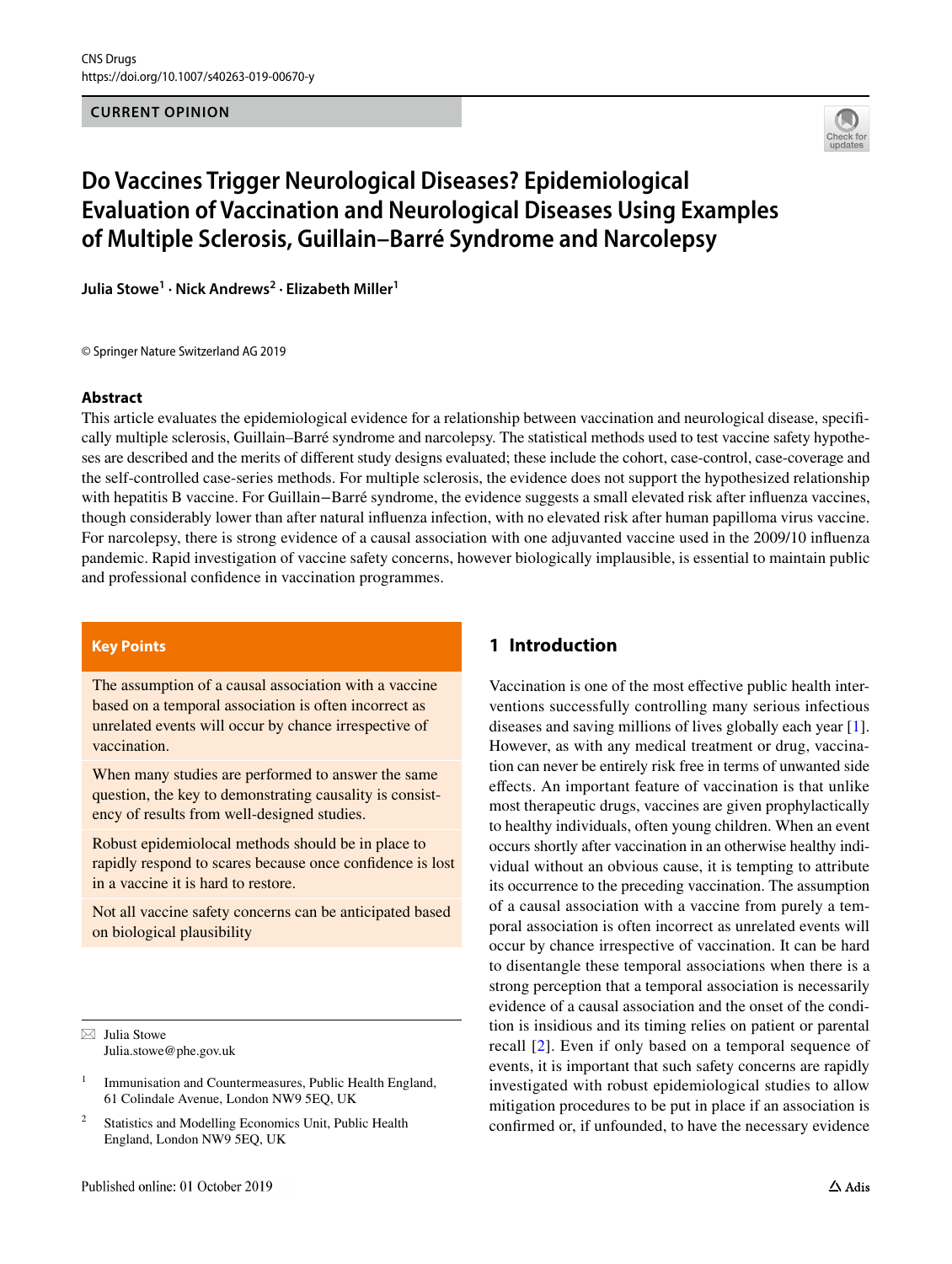to sustain public confdence in the vaccination programme without which coverage drops and disease control is lost.

In this article, which focusses on the evaluation of the relationship between vaccination and neurological diseases, the statistical approaches to causality assessment are frst discussed and their relative merits evaluated, followed by an overview of a selection of vaccine safety studies involving neurological disease with difering conclusions; some of the included studies have shown a small elevated risk, others none, two lack evidence to draw any defnitive conclusion and one provides robust evidence of causal association.

# **2 Epidemiological Statistical Methods**

To establish whether the signal seen is associated with the vaccine and to quantify the risk, a formal epidemiological study is usually needed. This requires a pre-specifed protocol detailing the population under study, the period after vaccination for which an elevated risk is suspected, and the methods for case identifcation and statistical analysis. Most importantly, the ascertainment of the condition of interest must be unbiased with respect to vaccination history [[3](#page-6-2)]. The following statistical methods have been used most commonly to address vaccine safety questions and to control for the inherent biases in the population and data under study. Although these methods aim to address confounding, it can be difficult to fully control for this in an observational study. An assessment of the likelihood of residual confounding/ bias and its potential extent is an important consideration when weighing up the strength of a study and drawing a conclusion with regard to causality.

### **2.1 Cohort**

In a cohort study, the risk of developing the condition is compared in the vaccinated and unvaccinated individuals in the study population. Cohort studies need to be very large to detect rare vaccine adverse events and this often makes them impractical for a prospective study. Retrospective cohort designs can use routinely collected data and cases identifed by clinical coding but this study design may be disadvantaged by the need to collect a large number of confounding

variables. Factors such as underlying illnesses, sociodemographic characteristics, and propensity to consult may difer between unvaccinated and vaccinated individuals and would therefore need to be adjusted for in the analysis as they can independently determine the likelihood of the adverse event under study.

The advantage is that an entire population is studied and relative and absolute incidence estimates can be reported. In addition, once the cohort is defned, several outcomes can be assessed within the same study design. When studying a vaccine that is given as part of a national schedule and high coverage is achieved, the small unvaccinated group may differ from the vaccinated group in ways that are difficult to capture and control for in an adjusted analyses. Additionally, care must be taken to ensure unvaccinated cases are indeed unvaccinated and the data are not missing. This can occur when regional vaccine datasets are used and the transfer and sharing of data are not comprehensive.

Cohort studies are feasible for vaccine safety studies when data from a whole country or region can be used. An example of this is in Denmark where Danish residents contribute to a large linked dataset consisting of demographic factors that are linked to health information including potential confounding variables [\[4](#page-6-3)].

#### **2.2 Self‑Controlled Case Series**

The self-controlled case-series method (SCCS) was designed for rapid unbiased assessment in vaccine safety studies using available disease surveillance data that may not be amenable to cohort analysis. The method only requires information on the timing of cases during a defned observation period and their vaccination status [\[5\]](#page-6-4). The cases act as their own controls as the incidence of the event in pre-defned risk periods following vaccination is compared to the incidence outside the risk period generating a relative incidence (RI) measure (Fig. [1](#page-1-0)). A significant advantage of the method is that confounding factors that do not vary over the observation period, such as co-morbidities or sociodemographic status, are automatically controlled for. Adjustment for timevarying confounders such as age is also possible by dividing up the observation period further into age categories. It has been demonstrated that the power of the SCCS method is

<span id="page-1-0"></span>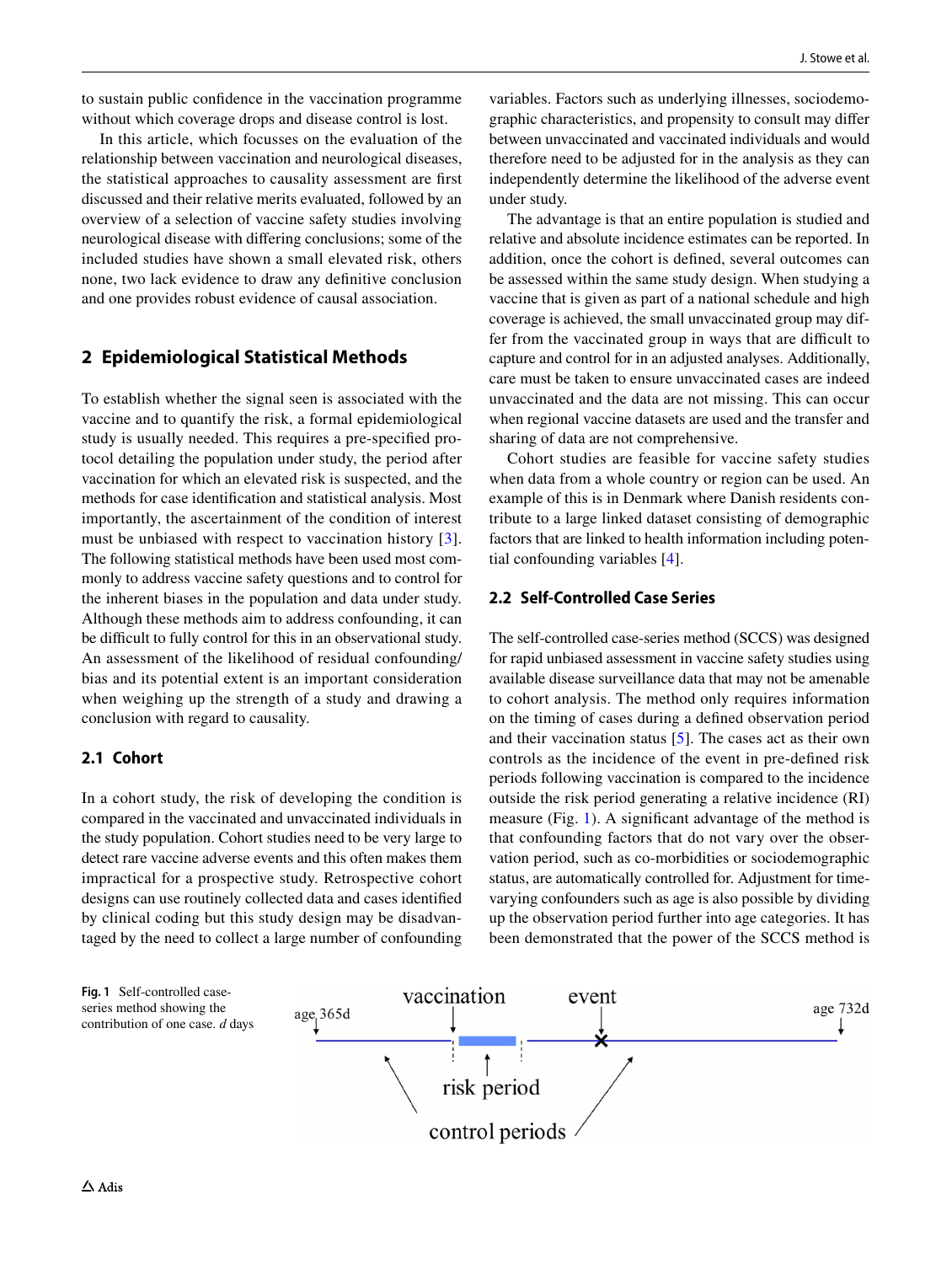nearly as good as a cohort study when uptake is high and risk intervals are short, and it is superior to that of a casecontrol study [[6\]](#page-6-5).

The self-controlled case-series method has been used by Public Health England to address many pertinent vaccine safety concerns  $[7-10]$  $[7-10]$  $[7-10]$ . This design has been chosen both because of its simplicity and ability to control for individual level confounding and also because a national cohort of cases cannot be easily defned using the national hospital data as no national immunisation register is available. Unlike a cohort study, the SCCS method does not provide absolute risk estimates. However, if the number of doses given to the population from which the cases are derived is known and if ascertainment is complete, then absolute risks can be estimated and the cases attributable to vaccination estimated from the magnitude of the RI.

#### **2.3 Case Control**

A case-control study requires smaller numbers than a cohort study but the same confounding and bias can occur and it also has the added difficulty of selecting the correct controls for comparison. For vaccinations given in the short age range in the frst and second year of life or during a short calendar period to target ages, close matching of the controls on date of birth is required. Prior vaccination status is then compared between cases and controls using the date of onset in cases as a reference date. To obtain enough power to assess the required risk, multiple controls per case are often needed and defning appropriate criteria for the selection of controls can be problematic. While it is important to ensure that controls are similar to cases on characteristics such as age and geographical location that can independently afect vaccination status, over matching is a risk if too many extraneous variables are included in the matching, resulting in loss of efficiency and potentially introducing bias. A case-control study does not provide absolute risk estimates, rather it measures the odds of vaccination in cases compared to controls. However, as with the SCCS method, if the number of doses given to the population from which the cases are derived is known and if ascertainment is complete, then absolute risks can be estimated and the cases attributable to vaccination estimated from the magnitude of the odds ratio.

The case-control design has been used where controls can be selected from the same population as cases and can be readily matched on the relevant variables. As a case-control approach is more efficient than the cohort approach, it is often used on large databases that could be used for a cohort analysis. Examples include the Vaccine Safety Datalink in the USA, which accesses complete patient records from Health Maintenance Organisations, or studies using hospital admission data bases linked to national immunisation registers such as the Australian Childhood Immunisation Register  $[11-13]$  $[11-13]$ .

### **2.4 Case‑Coverage Design**

The case-coverage design has recently been used in vaccine safety studies [\[14,](#page-6-10) [15](#page-6-11)]. It is similar to the screening method, which until recently has been primarily used for vaccine effectiveness assessment  $[16]$  $[16]$  $[16]$ , although it is more limited in terms of adjustment for possible confounders than the SCCS method. Each case is matched to a population coverage estimate and this is then used to see if the number of cases vaccinated is greater than expected. The method uses logistic regression on the odds of vaccination with an offset for the log-odds of the matched population coverage, thus it is similar to a case-control study with thousands of controls per individual.

This design has been used by Public Health England to assess the risk between AS03 adjuvanted H1N1 pandemic vaccine Pandemrix™ and narcolepsy. Because Pandemrix™ was rolled out over a short period of time in the winter season of 2009/10 targeting children of diferent ages according to whether they had certain co-morbid conditions, it was necessary to have detailed information on dates of vaccination and dates of birth to estimate the population coverage for each narcolepsy case by age and time period. This was available from a representative subset of general practices in England, which also provided information on co-morbidities, the only other variable considered as a potential confounder [[14\]](#page-6-10). In the first study assessing the risk of narcolepsy in children [[14\]](#page-6-10), both the SCCS method and the case-coverage design was used. The results from the SCCS method were found not to be clear as this method requires the incidence in a pre-specifed risk period after vaccination relative to the baseline incidence to be compared. Because the duration of the risk period had not been defned at the time, the postvaccination interval was found to be too short and resulted in the inclusion in the baseline period of four patients with symptoms more than 6 months after vaccination.

The choice of study design to answer a vaccine safety question will depend on the hypothesis to be tested, the available data sources and the extent to which confounding variables are likely to bias the results. The SCCS method has now become the gold standard design in vaccine safety studies, owing to the benefts highlighted above, but for each study question the methods should be adapted and potential biases considered in the context of the population under study, the dataset being utilised and the hypothesis being tested. It will inevitably be a trade-off between the ideal and the practical and the best designs will vary according to setting. When many studies are performed to answer the same question, the key to demonstrating causality is consistency in the results from well-designed studies [[17](#page-6-13)].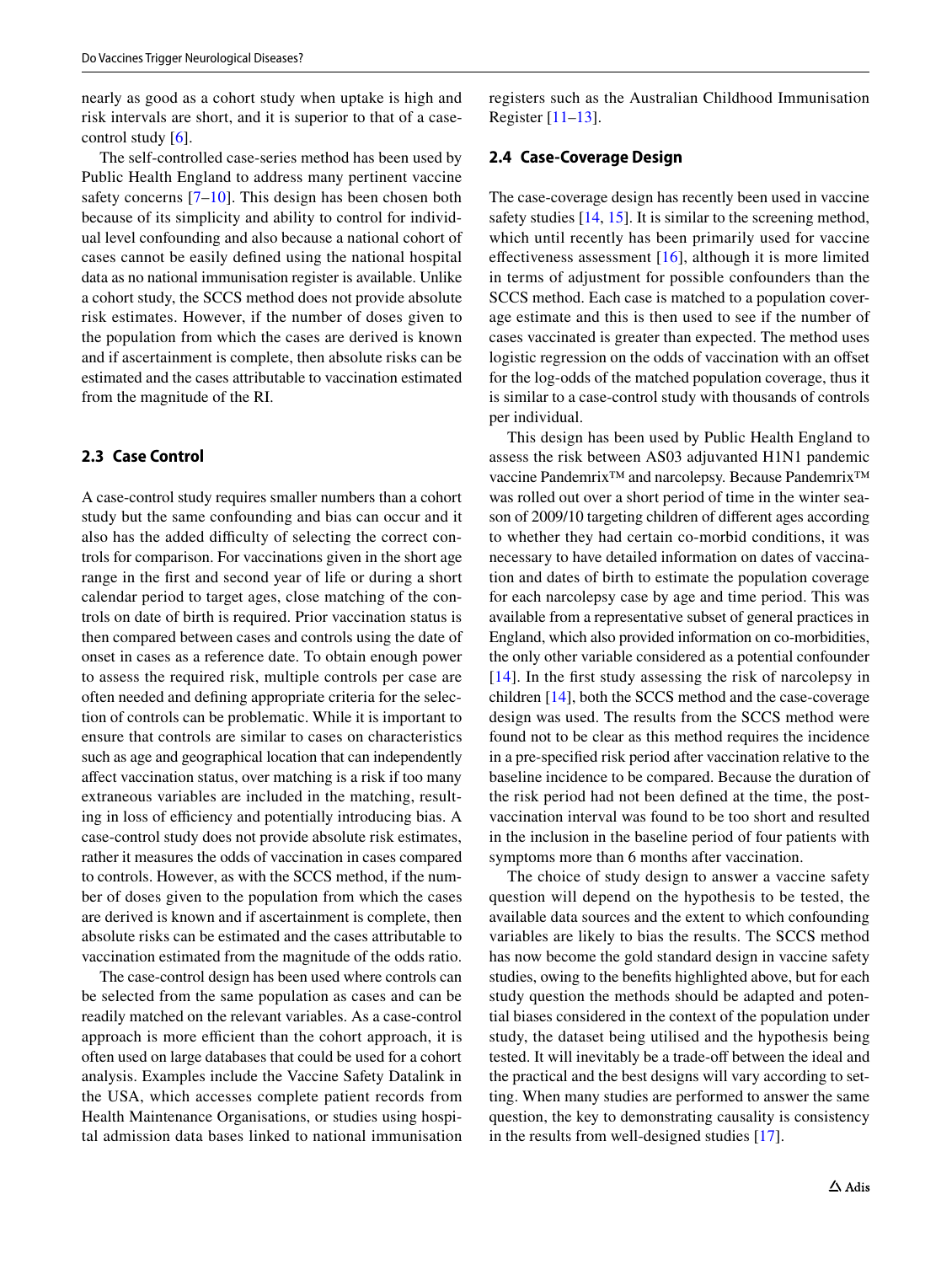### **3 Neurological Disease and Vaccines**

Neurological conditions have a long history of causal associations with vaccination being inferred from temporally related onsets. An example is the damage that was made to the UK whole-cell pertussis vaccination programme in the late 1970s when neurological damage was wrongly attributed to the vaccine based on case reports of infants with onset of encephalopathy shortly after vaccination. These reports of permanent brain damage following vaccination attracted intense and sustained professional and media interest causing vaccination rates to fall from 79% in 1973 to 31% in 1978. Following this, three national epidemics of pertussis occurred with an estimated 5000 hospital admissions, 200 cases of pneumonia, 83 cases of convulsions and 38 deaths [[18,](#page-6-14) [19\]](#page-6-15). Neurological vaccine safety concerns can be broadly assigned to either being biologically plausible or unsubstantiated and unexpected. The biologically plausible group are often a direct efect from a component of the vaccine. For example, in the case of a live attenuated vaccine, the adverse reaction could mimic, at a lower frequency, what the non-attenuated wild virus would do. This is demonstrated in the rare risk of acute faccid paralysis following the oral polio vaccine after a reversion to virulence or with the risk of aseptic meningitis after the attenuated Urabe mumps strain in the measles-mumps-rubella vaccine due to retention of some neurovirulent characteristics [\[20,](#page-6-16) [21](#page-6-17)]. The unsubstantiated and unexpected group occurs usually because of the timing of the vaccine, which coincides with the diagnosis of the condition and has no immediate biologically plausible explanation. Examples of this are measles-mumps-rubella and autism [[22](#page-6-18)], gait disturbance and measles-mumps-rubella [[23\]](#page-6-19), and thiomersal and developmental delay [\[24](#page-6-20)]. Although a signal may not have a clear biological basis for its causation, it still needs to be fully investigated using robust epidemiological methods.

Neurological diseases for which a causal association with vaccination has been suspected have some common features. First, they are often serious conditions that are rare, second, their aetiology and pathophysiology are poorly understood, and third, immune stimulation is thought to play a role in the pathogenesis of the condition. Because vaccines provoke an immune response, albeit targeted to a specific antigen, it can be tempting to invoke a superficially plausible causal pathway when adverse events with a suspected immune aetiology arise shortly after vaccination.

#### **3.1 Multiple Sclerosis and Hepatitis B Vaccine**

Universal hepatitis B vaccine was recommended by the World Health Organization in the early 1990s to protect

against the hepatitis B virus, which can cause chronic liver damage and cancer. Following this recommendation, France carried out a mass vaccine campaign in 1994. Shortly after, reports of cases of multiple sclerosis (MS) with onset or relapse after vaccination were reported, leading to the hypothesis that the vaccine could cause an acute autoimmune reaction in susceptible persons soon after administration. With a lack of adequate background rates of MS in the vaccinated population to put the reported cases into perspective, mistrust in the vaccine soon grew and the vaccine programme was subsequently suspended.

A systematic review and meta-analysis by Mouchet et al. published in 2018 that included 13 studies with a control group found no evidence of an increased risk. The overall adjusted risk ratios for MS was 1.19 (95% confdence interval [CI] 0.93–1.52) and for central demyelination was 1.25  $(95\% \text{ CI } 0.97-1.62)$  [\[25\]](#page-6-21). Within the systematic review, there was one study that found a signifcant association using a primary care database from England [\[26\]](#page-6-22). This study was unable to adjust for all risk factors and additionally no routine hepatitis B vaccination programme was in place at the time with most of the vaccine delivered via occupational health departments whose records may not be routinely transferred to primary care databases.

France continues to have suboptimal vaccine coverage [[27,](#page-6-23) [28\]](#page-6-24) and has the lowest level of confidence in vaccine safety in Europe [\[29](#page-6-25), [30](#page-6-26)]. This demonstrates the need to have robust methods in place to rapidly respond to such scares because once confidence is lost in a vaccine it is difficult to restore and may generate a more general lack of confdence in vaccine safety.

#### **3.2 Guillain–Barré Syndrome and Vaccines**

Guillain–Barré syndrome (GBS) is the most common cause of acute neuromuscular paralysis in the developed world resulting in muscle weakness and sometimes paralysis, which can lead to respiratory failure and a death rate in up to 13% [\[31](#page-6-27)]. The strongest evidence of a causal link with a vaccine was obtained during the 1976 US swine infuenza vaccine programme in military personnel, which was found to be associated with a risk of one case per 100,000 and resulted in the suspension of the vaccine programme [\[32](#page-6-28)]. Since then, GBS has been a potential vaccine-associated adverse event of interest particularly for vaccines given in adolescence, an age coinciding with the age at which autoimmune diseases are often diagnosed.

#### **3.2.1 Guillain–Barré Syndrome and Infuenza Vaccine**

A meta-analysis in 2015 by Martin Arias et al. included 39 studies published between 1981 and 2014 and found that the receipt of any infuenza vaccine carried a small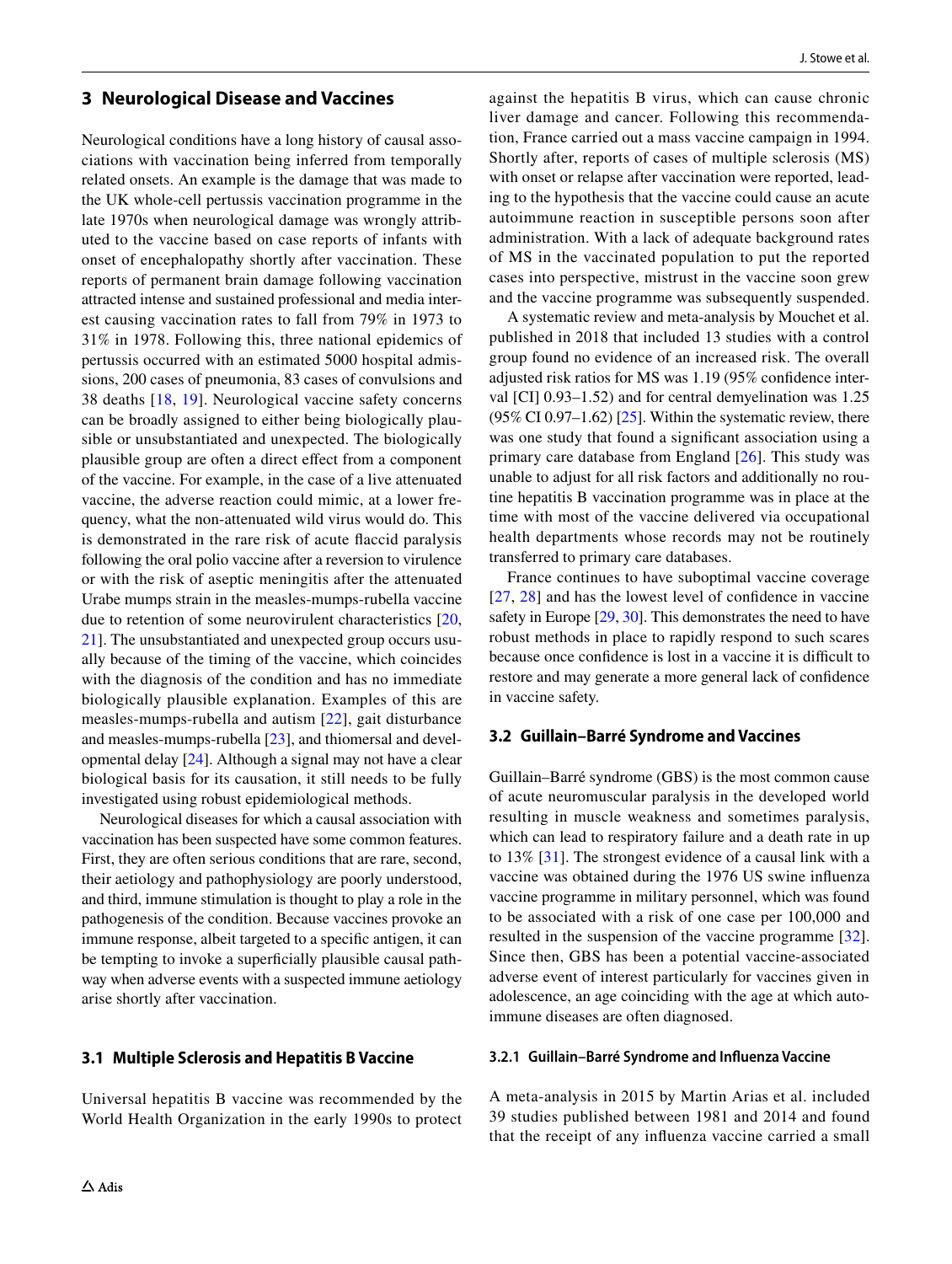increased risk of GBS of 1.41 (95% CI 1.20–1.66). The overall relative risk for GBS after seasonal vaccine was marginally increased at 1.22 (95% CI 1.01–1.48), with a somewhat larger relative risk of 1.84 (1.36–2.50) for the 2009 H1N1 pandemic vaccine but this was not signifcantly higher than the relative risk for seasonal vaccine [[33\]](#page-6-29). The authors did not find any statistically significant diferences by geographical region nor between adjuvanted and unadjuvanted vaccines. An earlier meta-analysis of studies using the SCCS method also found a small elevated risk of GBS after the monovalent H1N1 pandemic vaccine, with an RI of 2.42 (95% CI 1.58–3.72) in the 42 days following vaccination [\[34](#page-6-30)]. Similarly, Salmon et al. found an RI of 2.35 (95% CI 1.42–4.01) in a large study in the USA [\[35\]](#page-6-31).

In contrast, a strong association between GBS and a preceding infuenza-like-illness was shown in a study in England using primary care data and the SCCS method. No association was seen with infuenza vaccine in the 0–90 days after administration (RI 0.76 [95% CI 0.41–1.40]) but a signifcantly increased risk was found in the 90 days after infuenza-like illness (RI 7.35 [95% CI 4.36–12.38]) [[36](#page-6-32)].

These studies show that a small overall risk of GBS after infuenza vaccine probably does exist with a slightly larger risk after the 2009 monovalent pandemic vaccine. The mechanism may be multi-factored with the risk varying with the vaccine used, co-circulation of other infections and the inherent susceptibility to developing GBS. However, the small risk that exists does not outweigh the risk of developing GBS after infuenza itself.

#### **3.2.2 Guillain‑Barré Syndrome and Human Papilloma Virus Vaccine**

Human papilloma virus vaccine is given at an age when autoimmune disorders are often diagnosed. Following a French study reporting a signal for GBS after human papilloma virus vaccination, a study was conducted in England identifying GBS cases in a national hospital discharge database (Hospital Episode Statistics) [[37\]](#page-7-0). Primary care practitioners were then contacted for the vaccination history and asked to confrm GBS diagnosis and provide an onset date and send supporting documentation. In a selfcontrolled case-series analysis of 101 cases with a record of human papilloma virus vaccination, there were episodes in the 0- to 91-day risk period after any dose with no signifcant increased risk, RI 1.04 (95% CI 0.47–2.28). The analysis was also stratifed by manufacturer (of either the quadrivalent or bivalent product); there was no diference in the RI between products and no signifcant increased risk for either manufacturer.

#### **3.3 Narcolepsy and Pandemrix™**

The pandemic infuenza vaccine, Pandemrix™, was the most widely used vaccine in Europe during the 2009 pandemic. It was a monovalent H1N1 pdm 09 vaccine containing AS03, a powerful oil-in-water adjuvant. Uptake of the vaccine varied between countries with high coverage of 75% in children in Finland [[38\]](#page-7-1) and lower coverage in England where children in a risk group eligible for the seasonal infuenza vaccine and later all children under 5 years of age were targeted, with uptake being 37% and 24%, respectively. In England, Pandemrix<sup>™</sup> was also used in the influenza season 2010/11 because of a shortage of seasonal infuenza vaccine.

In August 2010, concerns were raised in Finland and Sweden, where vaccine coverage was high, about a possible association between narcolepsy and Pandemrix<sup>™</sup> when a large increase in cases of narcolepsy in vaccinated cases was reported by sleep centres [[38,](#page-7-1) [39\]](#page-7-2). A subsequent cohort study in Finland reported a 13-fold increased risk of narcolepsy following Pandemrix™ in children aged 4–19 years, the majority of whom had onset within 3 months of vaccination and almost all within 6 months [[38,](#page-7-1) [40\]](#page-7-3).

Narcolepsy was a totally unexpected adverse event and the early reports were met with initial scepticism in the global vaccine community. The World Health Organization Global Advisory Committee in Vaccine Safety issued a statement in April 2011 stating "no excess of narcolepsy has been reported from several other European states where Pandemrix was used" and "It seems likely that some as yet unidentifed additional factor was operating in Sweden and Finland". However, it was unlikely that narcolepsy would be identifed by passive surveillance systems in other countries where Pandemrix<sup>™</sup> coverage was low given the low background incidence of the condition and the complexity and frequent delays in diagnosis.

To assess this risk identifed in Finland, the Health Protection Agency (now Public Health England) performed a study in sleep centres in England where the majority of children with sleep disorders are seen. This study identifed a 14-fold increased risk in those vaccinated with Pandemrix™ [\[14\]](#page-6-10) with the attributable risk estimated to be 1.9 per 100,000 doses. This demonstrated that even in a country were vaccine coverage was low, the association can be demonstrated using robust epidemiological methods.

The study of the relationship between narcolepsy and Pandemrix™ has been an epidemiological challenge in terms of identifying the cases and their vaccine histories in a non-biased manner. Not only can the diagnosis be lengthy and complex, but admitted patient care databases, which are widely used for a non-biased ascertainment of cases in vaccine safety studies, are incomplete as patients experiencing narcolepsy may not be admitted and if they are admitted, the admission date is not an accurate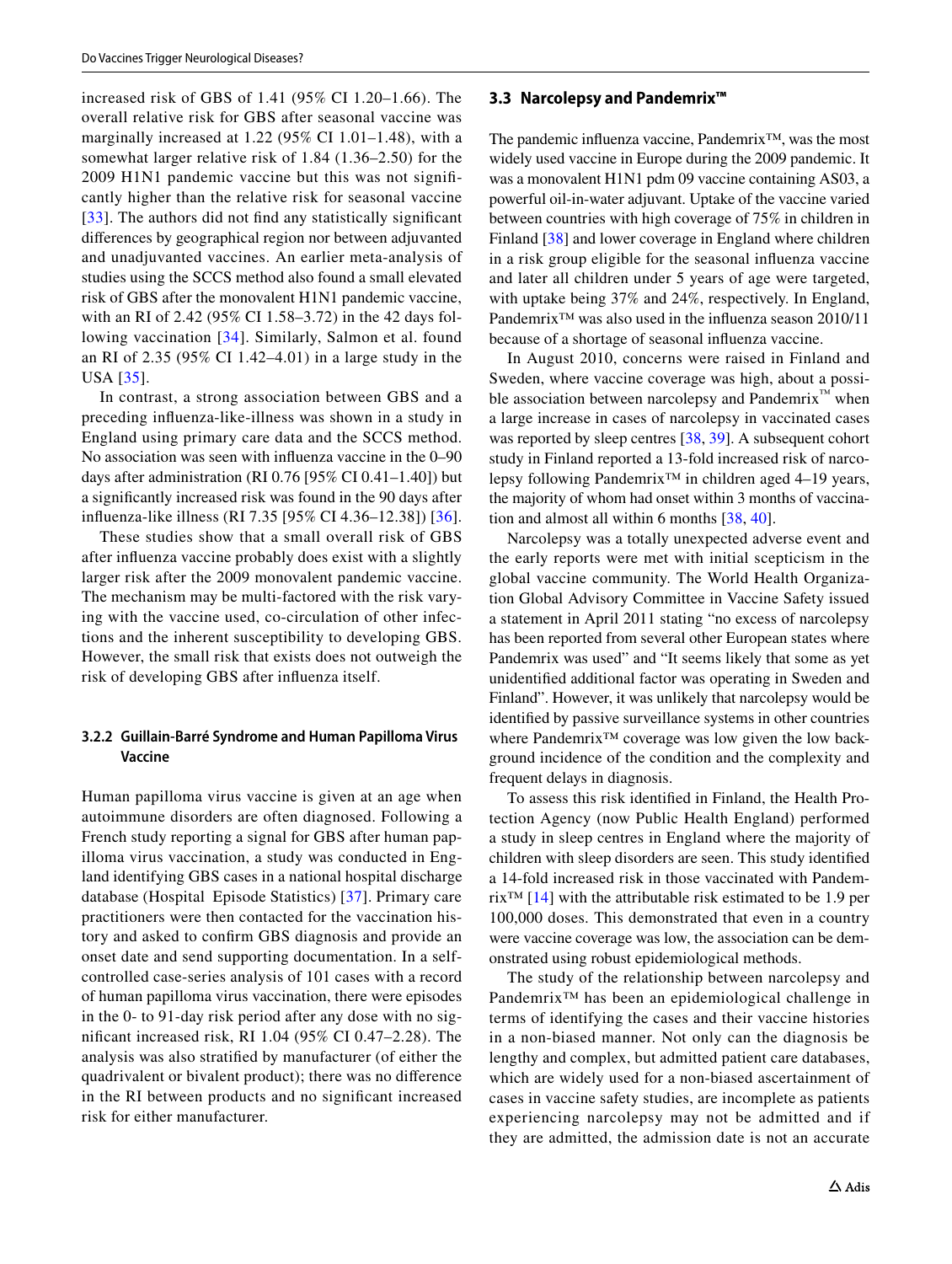

<span id="page-5-0"></span>**Fig. 2** Google searches for "narcolepsy" or "narkolepsi" from UK and Sweden for the period 01/04/2009 to 12/06/2017. Relative scaling is based on the average traffic

refection of the onset of the narcolepsy symptoms leading to misclassifcation bias. An important consideration when selecting cases is the awareness of the hypothesised association. This awareness may lead to an increased reporting of cases known to be vaccinated and has two aspects; public awareness and professional awareness. First, this heightened awareness may lead to vaccinated individuals presenting to healthcare institutions and being diagnosed earlier than unvaccinated cases leading to ascertainment bias. If a condition has an insidious onset making the recall of the first symptom difficult to determine, media attention may lead to a diferential recall of the symptom-onset date in the vaccinated cases. Using source documents, which were created prior to any media attention in the country of study, can address this potential recall bias. Professional awareness is likely to occur even if media attention is low, as health professionals in the specialty will be aware of current topics of interest through professional bodies and literature. Diferential misclassifcation bias will occur if cases known to have been vaccinated are more likely to be assigned a diagnosis of narcolepsy than unvaccinated cases. In the study from England, public awareness of the association was assessed by analysing Google searches for "narcolepsy" in the period of interest and found there was little activity in the UK compared to Sweden (Fig. [2\)](#page-5-0) [[14](#page-6-10)].

Even with these practical challenges, there has now been a consistent strong association demonstrated in countries that used Pandemrix™ but no association has been seen with other pandemic or seasonal vaccines [[17](#page-6-13)]. As with all vaccine safety studies, but particularly in the case of narcolepsy and Pandemrix™ where the association was completely unexpected, the key to demonstrating causality was consistency of results from well-designed studies in diferent settings.

## **4 Conclusions**

The answer to the question of whether vaccination can cause neurological disease is multifaceted. The evidence does not support an association between MS and the hepatitis vaccine, while for GBS and infuenza vaccines the evidence suggests a small increased risk though it is much smaller than the risk from a natural infuenza virus infection. The now established association between narcolepsy and Pandemrix™ should act as a lesson for the vaccine safety community that sometimes unexpected but serious conditions can arise and need to be investigated rapidly however biologically implausible. The neurological vaccine safety issues outlined here demonstrate that rapid assessments of safety signals are needed to ensure that public confdence is maintained in national immunisation programmes. The confrmation of a signal and estimation of the magnitude of vaccine-attributable risk will require consistent results from a number of well-designed epidemiological studies, preferably conducted in diferent settings. As the experience with narcolepsy has shown, not all vaccine safety concerns can be anticipated on the basis of biologically plausible and thus predictable efects. As new vaccines are introduced, the basis of discussions on vaccine safety should be the acceptance that vaccination can carry a small risk but that this risk needs to be balanced against the enormous individual and public health benefts.

#### **Compliance with Ethical Standards**

**Funding** Public Health England, National Infection Service, Immunisation and Countermeasures Division has provided vaccine manufacturers with post-marketing surveillance reports, which the Marketing Authorisation Holders are required to submit to the UK licensing authority in compliance with their Risk Management Strategy. A cost recovery charge is made for these reports.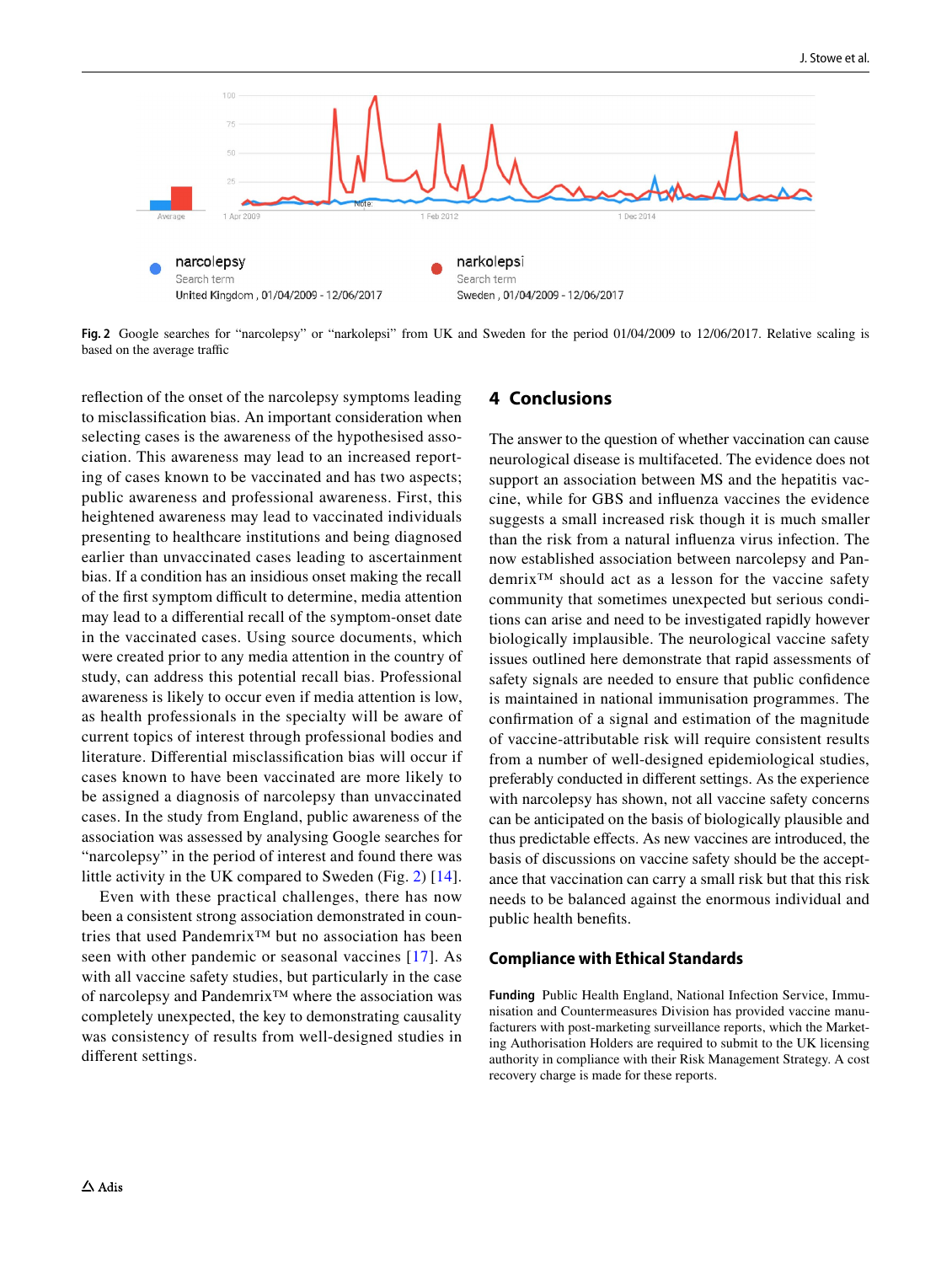**Conflict of interest** Julia Stowe, Nick Andrews and Elizabeth Miller have no conficts of interest that are directly relevant to the content of this article.

# **References**

- <span id="page-6-0"></span>1. World Health Organization. The power of vaccines: still not fully utilized. 2019. [https://www.who.int/publications/10-year-review/](https://www.who.int/publications/10-year-review/vaccines/en/) [vaccines/en/](https://www.who.int/publications/10-year-review/vaccines/en/). Accessed 27 Sep 2019.
- <span id="page-6-1"></span>2. Andrews N, Miller E, Taylor B, Lingam R, Simmons A, Stowe J, et al. Recall bias, MMR, and autism. Arch Dis Child. 2002;87(6):493–4.
- <span id="page-6-2"></span>3. Miller E, Stowe J. Vaccine safety surveillance. In: Talbot J, Aronson JK (eds) Stephens' detection and evaluation of adverse drug reactions. 6th ed. Wiley-Blackwell. 2012.
- <span id="page-6-3"></span>4. Hviid A. Postlicensure epidemiology of childhood vaccination: the Danish experience. Expert Rev Vaccines. 2006;5(5):641–9.
- <span id="page-6-4"></span>5. Farrington CP. Control without separate controls: evaluation of vaccine safety using case-only methods. Vaccine. 2004;22(15–16):2064–70.
- <span id="page-6-5"></span>6. Andrews N. Statistical assessment of the association between vaccination and rare adverse events post-licensure. Vaccine. 2001;20 Suppl 1:S49–53; (discussion S45–8).
- <span id="page-6-6"></span>7. Taylor B, Miller E, Farrington C, Petropoulos M-C, Favot-Mayaud I, Li J, et al. Autism and measles, mumps, and rubella vaccine: no epidemiological evidence for a causal association. Lancet. 1999;353(9169):2026–9.
- 8. Andrews N, Stowe J, Al-Shahi Salman R, Miller E. Guillain-Barre syndrome and H1N1 (2009) pandemic infuenza vaccination using an AS03 adjuvanted vaccine in the United Kingdom: self-controlled case series. Vaccine. 2011;29(45):7878–82.
- 9. Miller E, Waight P, Farrington CP, Andrews N, Stowe J, Taylor B. Idiopathic thrombocytopenic purpura and MMR vaccine. Arch Dis Child. 2001;84(3):227–9.
- <span id="page-6-7"></span>10. Stowe J, Andrews N, Ladhani S, Miller E. The risk of intussusception following monovalent rotavirus vaccination in England: a self-controlled case-series evaluation. Vaccine. 2016;34(32):3684–9.
- <span id="page-6-8"></span>11. Kramarz P, France EK, Destefano F, Black SB, Shinefeld H, Ward JI, et al. Population-based study of rotavirus vaccination and intussusception. Pediatr Infect Dis J. 2001;20(4):410–6.
- 12. Carlin JB, Macartney KK, Lee KJ, Quinn HE, Buttery J, Lopert R, et al. Intussusception risk and disease prevention associated with rotavirus vaccines in Australia's National Immunization Program. Clin Infect Dis. 2013;57(10):1427–34.
- <span id="page-6-9"></span>13. Black C, Kaye JA, Jick H. MMR vaccine and idiopathic thrombocytopaenic purpura. Br J Clin Pharmacol. 2003;55(1):107–11.
- <span id="page-6-10"></span>14. Miller E, Andrews N, Stellitano L, Stowe J, Winstone AM, Shneerson J, et al. Risk of narcolepsy in children and young people receiving AS03 adjuvanted pandemic A/H1N1 2009 infuenza vaccine: retrospective analysis. BMJ. 2013;346:f794.
- <span id="page-6-11"></span>15. Stowe J, Andrews N, Kosky C, Dennis G, Eriksson S, Hall A, et al. Risk of narcolepsy after AS03 adjuvanted pandemic A/ H1N1 2009 infuenza vaccine in adults: a case-coverage study in England. Sleep. 2016;39(5):1051–7.
- <span id="page-6-12"></span>16. Farrington CP. Estimation of vaccine efectiveness using the screening method. Int J Epidemiol. 1993;22(4):742–6.
- <span id="page-6-13"></span>17. Sarkanen TO, Alakuijala APE, Dauvilliers YA, Partinen MM. Incidence of narcolepsy after H1N1 influenza and vaccinations: systematic review and meta-analysis. Sleep Med Rev. 2018;38:177–86.
- <span id="page-6-14"></span>18. Amirthalingam G, Gupta S, Campbell H. Pertussis immunisation and control in England and Wales, 1957 to 2012: a historical review. Euro Surveill. 2013;18:38.
- <span id="page-6-15"></span>19. Baker JP. The pertussis vaccine controversy in Great Britain, 1974-1986. Vaccine. 2003;21(25–26):4003–10.
- <span id="page-6-16"></span>20. Miller E, Goldacre M, Pugh S, Colville A, Farrington P, Flower A, et al. Risk of aseptic meningitis after measles, mumps, and rubella vaccine in UK children. Lancet. 1993;341(8851):979–82.
- <span id="page-6-17"></span>21. Miller E, Andrews N, Stowe J, Grant A, Waight P, Taylor B. Risks of convulsion and aseptic meningitis following measlesmumps-rubella vaccination in the United Kingdom. Am J Epidemiol. 2007;165(6):704–9.
- <span id="page-6-18"></span>22. Taylor B, Lingam R, Simmons A, Stowe J, Miller E, Andrews N. Autism and MMR vaccination in North London; no causal relationship. Mol Psychiatry. 2002;7(Suppl. 2):S7–8.
- <span id="page-6-19"></span>23. Miller E, Andrews N, Grant A, Stowe J, Taylor B. No evidence of an association between MMR vaccine and gait disturbance. Arch Dis Child. 2005;90(3):292–6.
- <span id="page-6-20"></span>24. Andrews N, Miller E, Grant A, Stowe J, Osborne V, Taylor B. Thiomerosal exposure in infants and developmental disorders: a retrospective cohort study in the United Kingdom does not support a causal association. Pediatrics. 2004;114(3):584–91.
- <span id="page-6-21"></span>25. Mouchet J, Salvo F, Raschi E, Poluzzi E, Antonazzo IC, De Ponti F, et al. Hepatitis B vaccination and the putative risk of central demyelinating diseases: a systematic review and metaanalysis. Vaccine. 2018;36(12):1548–55.
- <span id="page-6-22"></span>26. Hernan MA, Jick SS, Olek MJ, Jick H. Recombinant hepatitis B vaccine and the risk of multiple sclerosis: a prospective study. Neurology. 2004;63(5):838–42.
- <span id="page-6-23"></span>27. WHO and UNICEF. Estimates of national immunization coverage. France. [https://www.who.int/immunization/monitoring](https://www.who.int/immunization/monitoring_surveillance/data/fra.pdf) [\\_surveillance/data/fra.pdf](https://www.who.int/immunization/monitoring_surveillance/data/fra.pdf). Accessed 30 Sept 2019.
- <span id="page-6-24"></span>28. European Centre for Disease Prevention and Control. Measles vaccination coverage (second dose, 2014–2016). 2017. [https](https://ecdc.europa.eu/en/publications-data/vaccination-coverage-second-dose-measles-containing-vaccine-eueea-2017) [://ecdc.europa.eu/en/publications-data/vaccination-coverage](https://ecdc.europa.eu/en/publications-data/vaccination-coverage-second-dose-measles-containing-vaccine-eueea-2017)[second-dose-measles-containing-vaccine-eueea-2017.](https://ecdc.europa.eu/en/publications-data/vaccination-coverage-second-dose-measles-containing-vaccine-eueea-2017) Accessed 30 Sept 2019.
- <span id="page-6-25"></span>29. Larson HJ, de Figueiredo A, Xiahong Z, Schulz WS, Verger P, Johnston IG, et al. The state of vaccine confdence 2016: global insights through a 67-country survey. EBioMedicine. 2016;12:295–301.
- <span id="page-6-26"></span>30. Verger P, Fressard L, Collange F, Gautier A, Jestin C, Launay O, et al. Vaccine hesitancy among general practitioners and its determinants during controversies: a national cross-sectional survey in France. EBioMedicine. 2015;2(8):891-7.
- <span id="page-6-27"></span>31. Seneviratne U. Guillain-Barre syndrome. Postgrad Med J. 2000;76(902):774–82.
- <span id="page-6-28"></span>32. Schonberger LB, Bregman DJ, Sullivan-Bolyai JZ, Keenlyside RA, Ziegler DW, Retailliau HF, et al. Guillain-Barre syndrome following vaccination in the National Infuenza Immunization Program, United States, 1976–1977. Am J Epidemiol. 1979;110(2):105–23.
- <span id="page-6-29"></span>33. Martin Arias LH, Sanz R, Sainz M, Treceno C, Carvajal A. Guillain-Barre syndrome and infuenza vaccines: a meta-analysis. Vaccine. 2015;33(31):3773–8.
- <span id="page-6-30"></span>34. Dodd CN, Romio SA, Black S, Vellozzi C, Andrews N, Sturkenboom M, et al. International collaboration to assess the risk of Guillain Barre syndrome following infuenza A (H1N1) 2009 monovalent vaccines. Vaccine. 2013;31(40):4448–58.
- <span id="page-6-31"></span>35. Salmon DA, Proschan M, Forshee R, Gargiullo P, Bleser W, Burwen DR, et al. Association between Guillain-Barre syndrome and infuenza A (H1N1) 2009 monovalent inactivated vaccines in the USA: a meta-analysis. Lancet. 2013;381(9876):1461–8.
- <span id="page-6-32"></span>36. Stowe J, Andrews N, Wise L, Miller E. Investigation of the temporal association of Guillain-Barre syndrome with infuenza vaccine and infuenzalike illness using the United Kingdom General Practice Research Database. Am J Epidemiol. 2009;169(3):382–8.